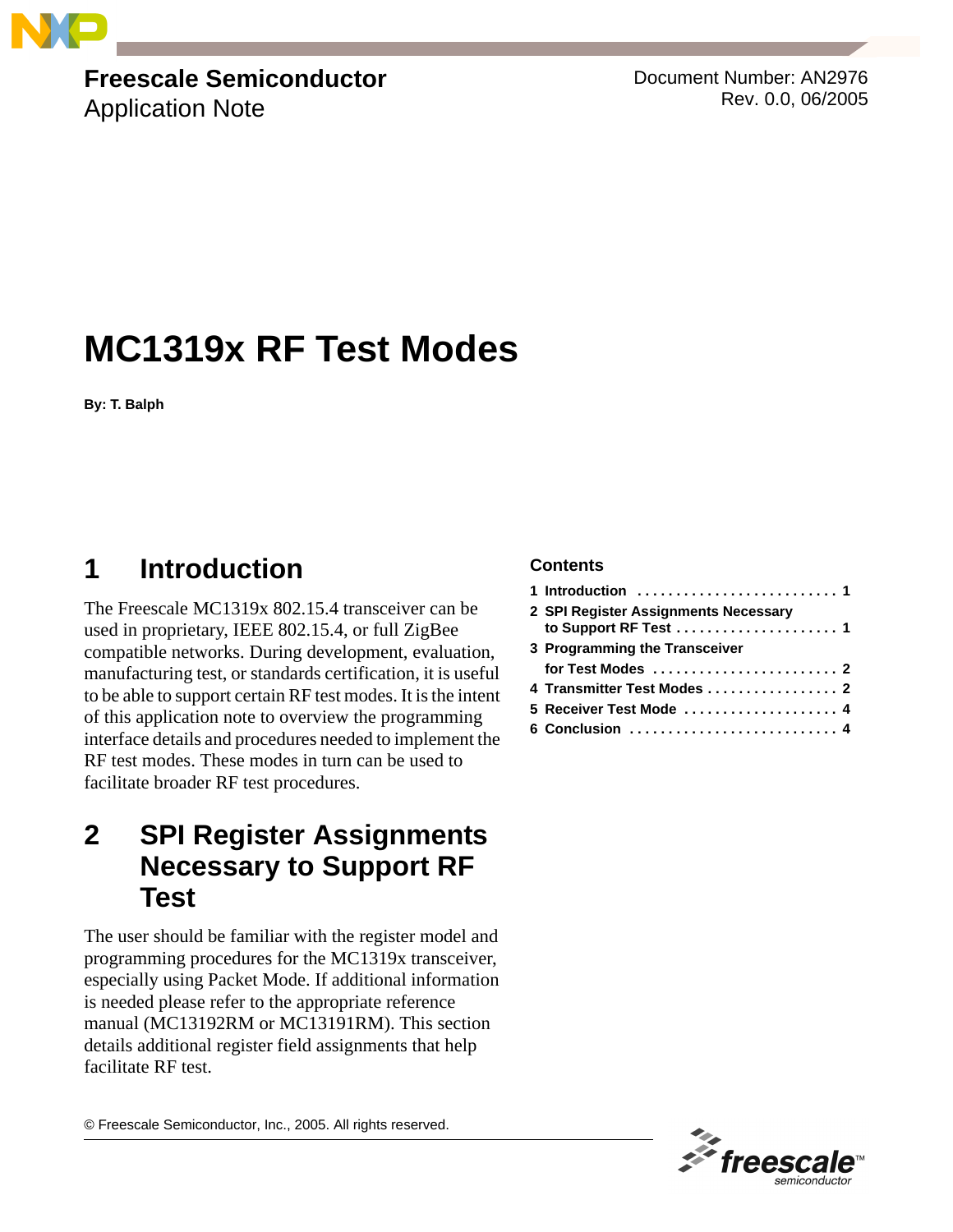

| Field          | Register | Bit(s) | <b>Default</b>  | <b>Description</b>                                                                                                                                                                                                                                                       |
|----------------|----------|--------|-----------------|--------------------------------------------------------------------------------------------------------------------------------------------------------------------------------------------------------------------------------------------------------------------------|
| pa en          | 0x08     | 15     | 0 <sub>b1</sub> | Power amp (PA) enable - when $pa_{en} = 1$ , the TX PA is enabled. When $pa_{en} =$<br>0, the transmitter puts out no power.                                                                                                                                             |
| ber en         | 0x30     | 15     | 0b0             | Bit error rate test enable - when ber_en = 1, the transceiver is put in continuous<br>receive or transmit mode. Continuous TX mode is useful for current measurements<br>or for looking at the TX spectrum. Continuous RX mode is useful for current<br>measurements.    |
| $psm$ _tm[2:0] | 0x31     | $5-3$  | 0b000           | Phase shift modulator test mode - only two modes are used for this field. When<br>psm_tm[2:0] = 0b000, this is normal operation (normal modulation). When<br>$psm_{m}$ tm[2:0] = 0b001, the modulator is disabled and the transmitter puts out an<br>unmodulated signal. |

| Table 1. MC1319x SPI Register Fields Useful for RF Test |  |  |  |
|---------------------------------------------------------|--|--|--|
|                                                         |  |  |  |

#### **NOTE**

For reference, the reset default values for the above registers are shown below:

Register  $0x08$  (default) =  $0xFFE5$ 

Register  $0x30$  (default) =  $0x0004$ 

Register  $0x31$  (default) =  $0xA000$ 

### <span id="page-1-0"></span>**3 Programming the Transceiver for Test Modes**

The MC13192 and MC13193 transceivers are capable of two data transfer modes: (Packet Mode and Streaming Mode). The MC13191 transceiver supports only Packet Mode. The Packet Mode should be used to implement the RF test modes. The RF modes are activated by setting appropriate control bits and then invoking RX or TX packet data mode.

### <span id="page-1-1"></span>**4 Transmitter Test Modes**

There are several transmitter modes that are useful for testing RF output spectrum. The Packet Transmit Mode can be reviewed in Section 4.3.3.3 of the MC13192/MC13193 Reference Manual (MC13192RM) or in Section 4.3.3.3 of the MC13191 Reference Manual (MC13191RM) as background for understanding the information in the following sections.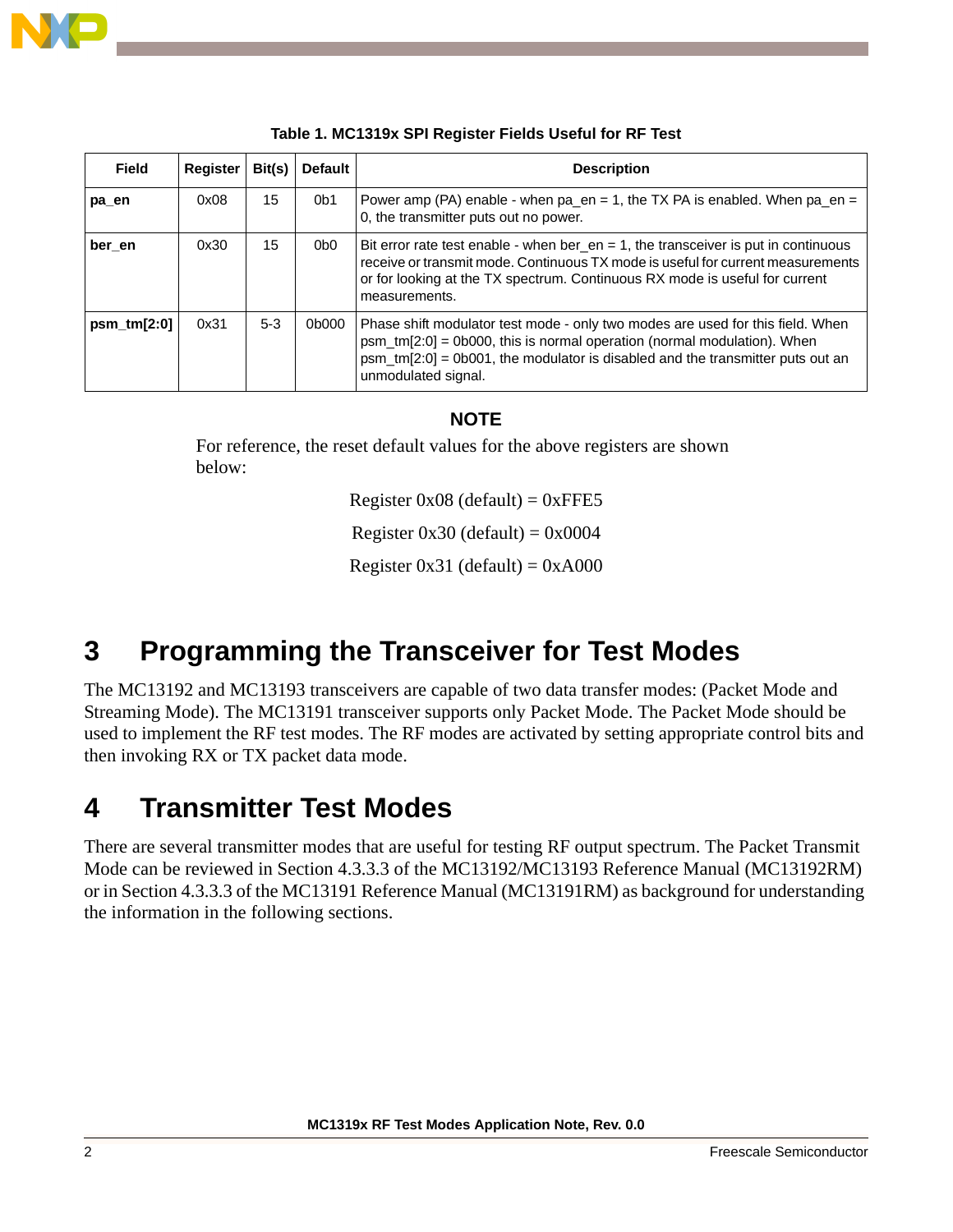

### **4.1 Continuously Transmit Unmodulated Carrier**

It is possible to transmit a continuous, unmodulated signal. This mode is useful for observing transmitter characteristics and measuring TX current for the transceiver. The steps to implement this mode include first sending a dummy packet to setup the TX analog circuitry, next disabling the modulator, and then turning on continuous transmit mode:

- Setup TX analog circuitry by sending a dummy packet
	- Disable the PA (write pa\_en, Register 0x08, Bit  $15 = 0$ ).
	- Set the message field length to a short number (frame length of 4 is a good example).
	- Transmit dummy message (PA is off) to setup TX analog circuitry (use packet mode and no data needs to be loaded because dummy data is sufficient).
	- Wait for transmission completion (this can be interrupt driven by waiting for tx done IRQ).
- Enable the PA (write pa\_en, Register 0x08, Bit  $15 = 1$ ).
- Enable the continuous TX mode (write ber en, Register 0x30, Bit  $15 = 1$ ).
- Disable the phase shift modulator (write  $psm_{m}$ [2:0], Register 0x31, Bits 5-3 = 0b001).
- Enable the transmitter with a TX operation which will be continuous and without modulation (RXTXEN must be high and set xcvr\_seq[1:0] to TX mode).

The TX operation will continue until aborted.

### **4.2 Continuously Transmit Modulated Carrier**

It is possible to transmit a continuous, modulated signal. The data pattern sent is a repeating sequence of the two (2) symbols stored in tx\_pkt\_ram[15:0], Register 0x02. The steps to implement this mode include first sending a dummy packet to setup the TX analog circuitry and then turning on continuous transmit mode:

- Setup TX analog circuitry by sending a dummy packet
	- Disable the PA (write pa\_en, Register 0x08, Bit  $15 = 0$ ).
	- Set the message field length to a short number (frame length of 4 is a good example).
	- Transmit dummy message (PA is off) to setup TX analog circuitry (use packet mode and no data needs to be loaded because dummy data is sufficient).
	- Wait for transmission completion (this can be interrupt driven by waiting for tx done IRO).
- Load desired 2 TX symbols into tx\_pkt\_ram[15:0] (these 2 symbols will get continuously repeated).
- Enable the PA (write pa\_en, Register 0x08, Bit  $15 = 1$ ).
- Enable the continuous TX mode (write ber en, Register 0x30, Bit  $15 = 1$ ).
- Enable the transmitter with a TX operation which will be continuous and with modulation as determined by the data word (RXTXEN must be high and set xcvr\_seq[1:0] to TX mode).

The TX operation will continue until aborted.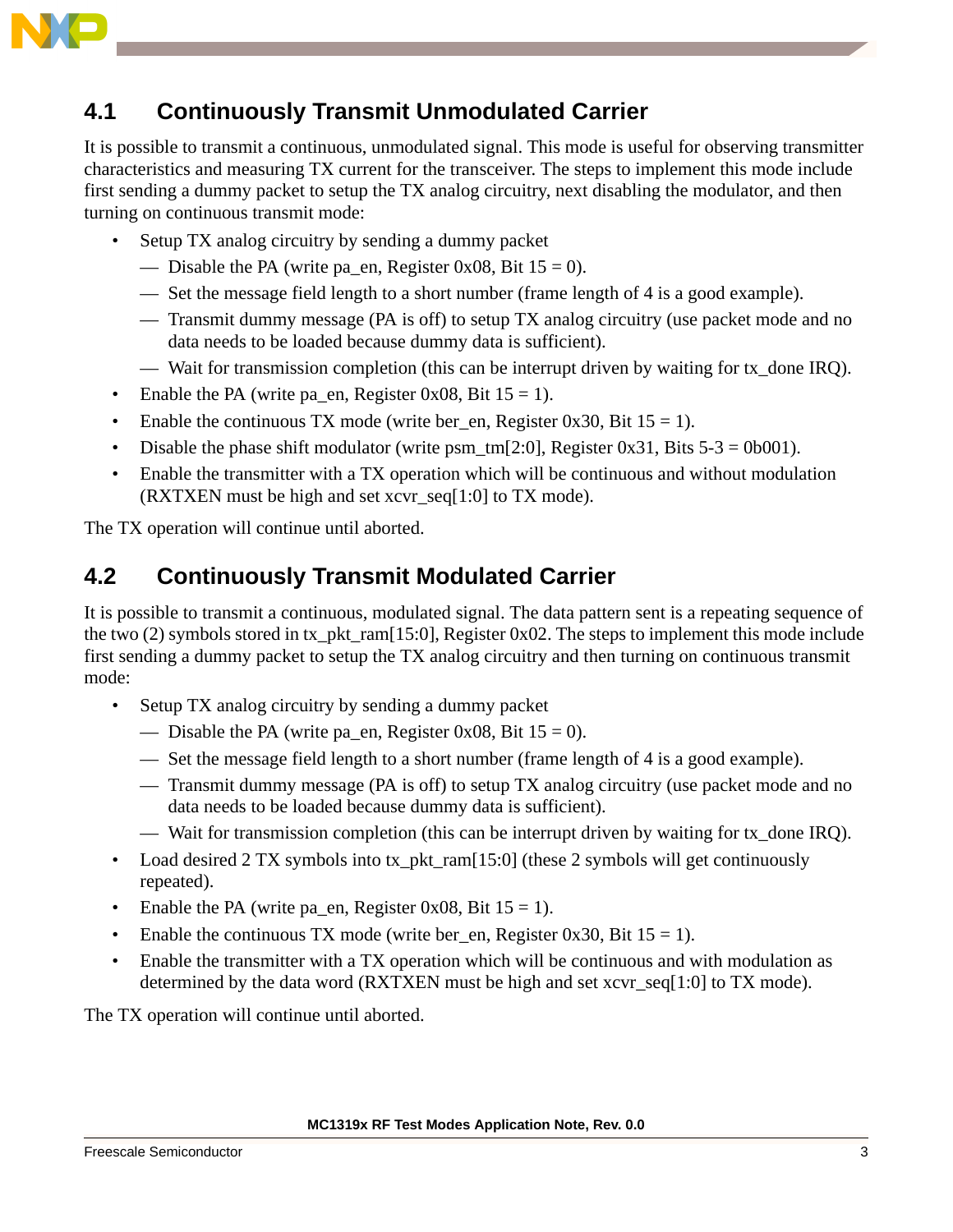

### **4.3 Transmit PRBS9 Data Packet Data**

It is useful to repeatedly transmit a known data packet for observing transmitter characteristics as part of radio certification. The packet uses pseudo-random binary sequence (PRBS) data generated via a maximal length 9th order binary polynomial (PRBS9). The packet length is set to the maximum length of 127 bytes (including the two CRC data bytes). The following steps assume default operation of the transceiver (PA enabled, ber en off, and modulator enabled) and include:

- Generate 125-byte data buffer based on a PRBS9 algorithm (such as  $x^9 + x^5 + 1$  polynomial).
- Load data buffer into tx\_packet\_ram[15:0].
- Set message field length to 127 (maximum length).
- Enable the transmitter with a TX operation which will be normal with modulation (RXTXEN must be high and set xcvr\_seq[1:0] to TX mode).
- Wait for transmission completion (this can be interrupt driven by waiting for tx done IRO).
- To repeat the transmission, again enable the transmitter with a TX operation.

### <span id="page-3-0"></span>**5 Receiver Test Mode**

Other than normal operation, there is one additional receive test mode that is useful for a MC1319x device. A continuous receive mode can be enabled that turns on the analog receive circuitry and leaves it on. This is useful for measuring current in RF receive mode. With normal operation, packet error rate (PER) can be tested, but a true bit error rate is not possible for the receiver because no direct access to the decoded bit stream is given. The steps include enabling a receive with the ber\_en bit set:

- Enable the continuous RX mode (write ber\_en, Register 0x30, Bit  $15 = 1$ ).
- Enable the receiver with a RX operation which will be continuous (RXTXEN must be high and set xcvr  $seq[1:0]$  to RX mode).

## <span id="page-3-1"></span>**6 Conclusion**

The purpose of this application note is to outline the means to put the MC1319x transceiver in a mode for RF testing. These modes are useful for characterizing RF performance in the lab, in production or in government certification. Freescale provides these modes in its SMAC, reference the *SMAC Users Guide*, (SMACRM) and 802.15.4 MAC software. In other circumstances, it becomes the user's task to provide these modes in different software.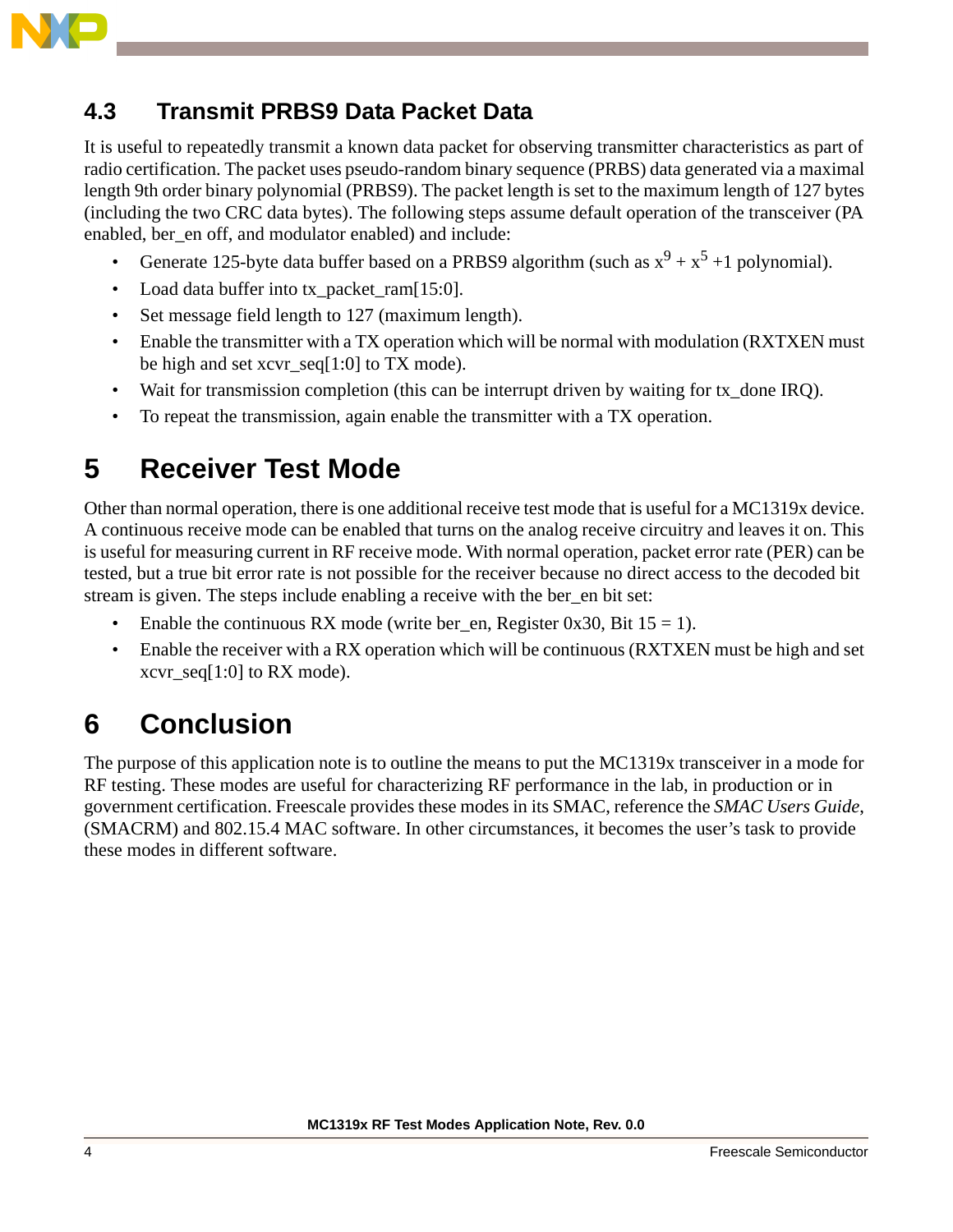

**NOTES**